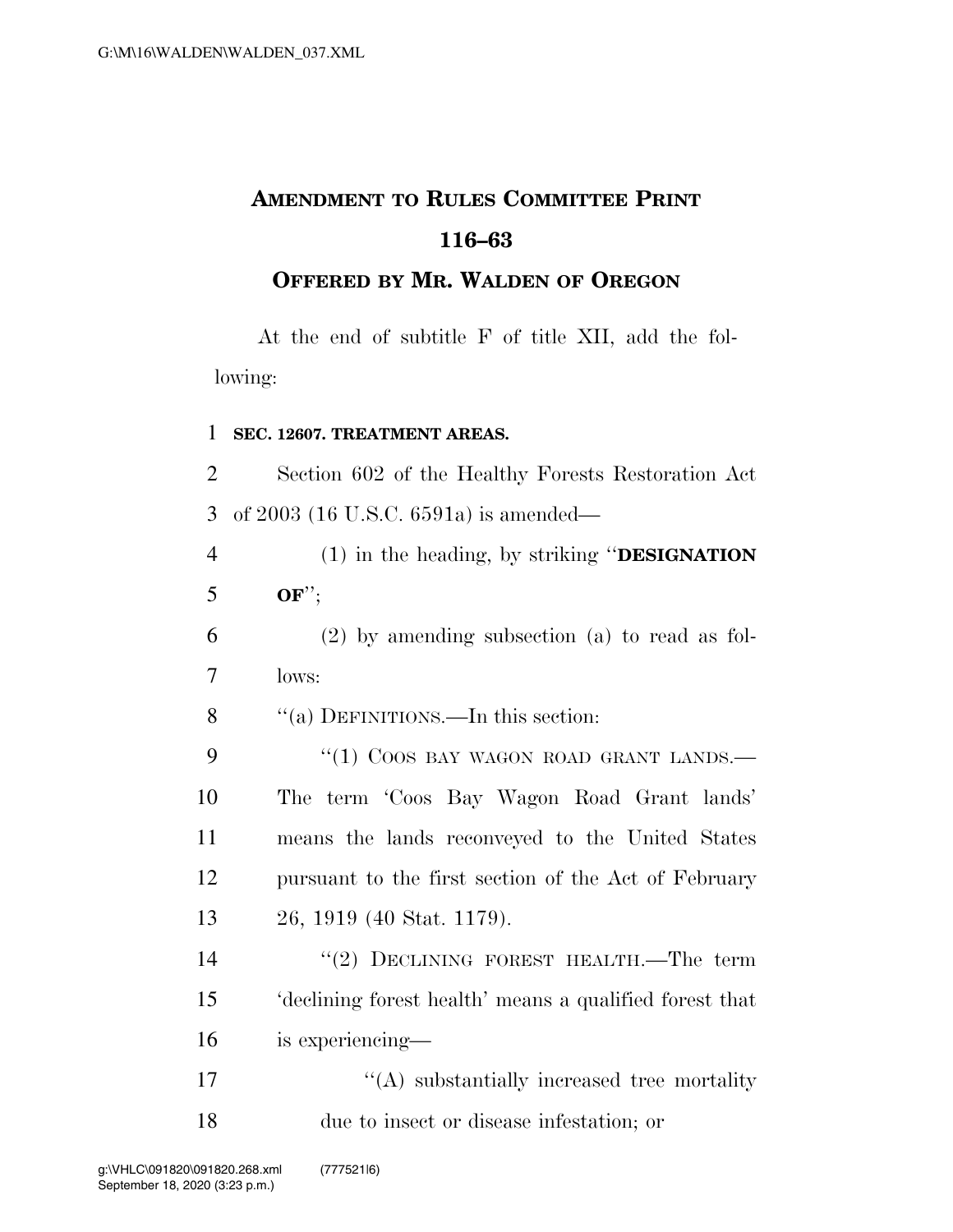| $\mathbf{1}$   | "(B) dieback due to infestation or defolia-        |
|----------------|----------------------------------------------------|
| $\overline{2}$ | tion by insects or disease.                        |
| 3              | (3)<br>OREGON AND CALIFORNIA<br><b>RAILROAD</b>    |
| $\overline{4}$ | GRANT LANDS.—The term 'Oregon and California       |
| 5              | Railroad Grant lands' means the following lands:   |
| 6              | "(A) All lands in the State of Oregon re-          |
| 7              | vested in the United States under the Act of       |
| 8              | June 9, 1916 (39 Stat. 218), that are adminis-     |
| 9              | tered by the Secretary of the Interior, acting     |
| 10             | through the Bureau of Land Management, pur-        |
| 11             | suant to the first section of the Act of August    |
| 12             | 28, 1937 (43 U.S.C. 1181a).                        |
| 13             | $\lq\lq$ (B) All lands in that State obtained by   |
| 14             | the Secretary of the Interior pursuant to the      |
| 15             | land exchanges authorized and directed by sec-     |
| 16             | tion 2 of the Act of June 24, $1954$ (43 U.S.C.    |
| 17             | $1181h$ ).                                         |
| 18             | "(C) All lands in that State acquired by           |
| 19             | the United States at any time and made subject     |
| 20             | to the provisions of title II of the Act of August |
| 21             | 28, 1937 (43 U.S.C. 1181f).                        |
| 22             | "(4) PUBLIC LANDS.—The term 'public lands'         |
| 23             | has the meaning given that term in section 103 of  |
| 24             | the Federal Land Policy and Management Act of      |
| 25             | 1976 (43 U.S.C. 1702), except that the term in-    |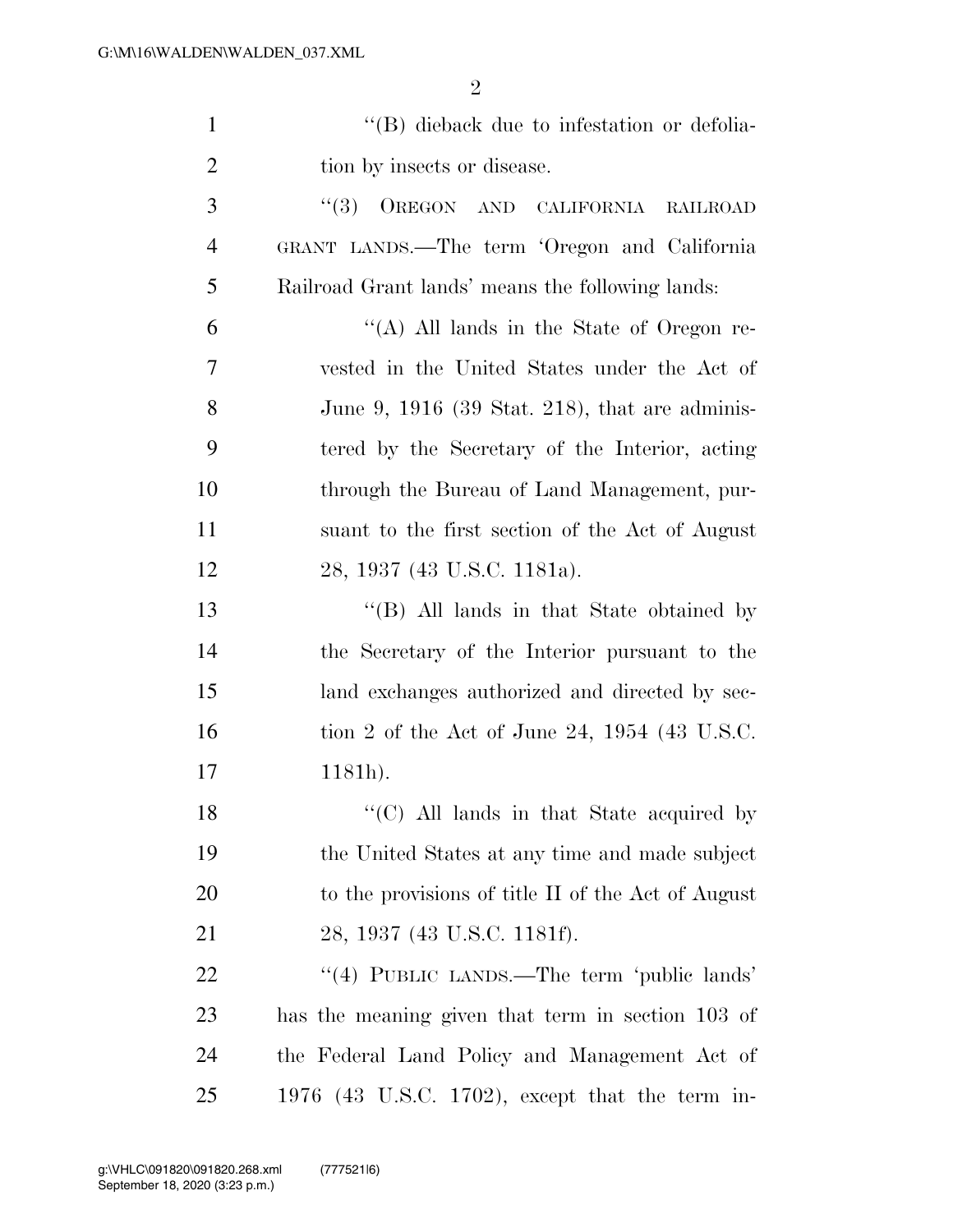| $\mathbf{1}$   | cludes Coos Bay Wagon Road Grant lands and Or-       |
|----------------|------------------------------------------------------|
| $\overline{2}$ | egon and California Railroad Grant lands.            |
| 3              | "(5) QUALIFIED FOREST.—The term 'qualified           |
| $\overline{4}$ | forest' means a forest—                              |
| 5              | $\lq\lq$ that —                                      |
| 6              | "(i) is in an area within Condition                  |
| 7              | Classes 2 or 3 in Fire Regime Groups I,              |
| 8              | II, or III; or                                       |
| 9              | "(ii) was designated as treatment area               |
| 10             | under this section before the date of the            |
| 11             | enactment of the Clean Economy Jobs and              |
| 12             | Innovation Act; and                                  |
| 13             | $\lq$ (B) located in-                                |
| 14             | "(i) National Forest System lands; or                |
| 15             | "(ii) public lands.                                  |
| 16             | $``(6)$ SECRETARY CONCERNED.—The term 'Sec-          |
| 17             | retary concerned' means—                             |
| 18             | $\lq\lq$ with respect to National Forest Sys-        |
| 19             | tem lands, the Secretary of Agriculture; and         |
| 20             | $\lq\lq$ (B) with respect to public lands, the Sec-  |
| 21             | retary of the Interior.";                            |
| 22             | $(3)$ by amending subsection (b) to read as fol-     |
| 23             | lows:                                                |
| 24             | "(b) AUTHORITY.—The Secretary concerned may          |
| 25             | carry out insect and disease treatment programs in a |